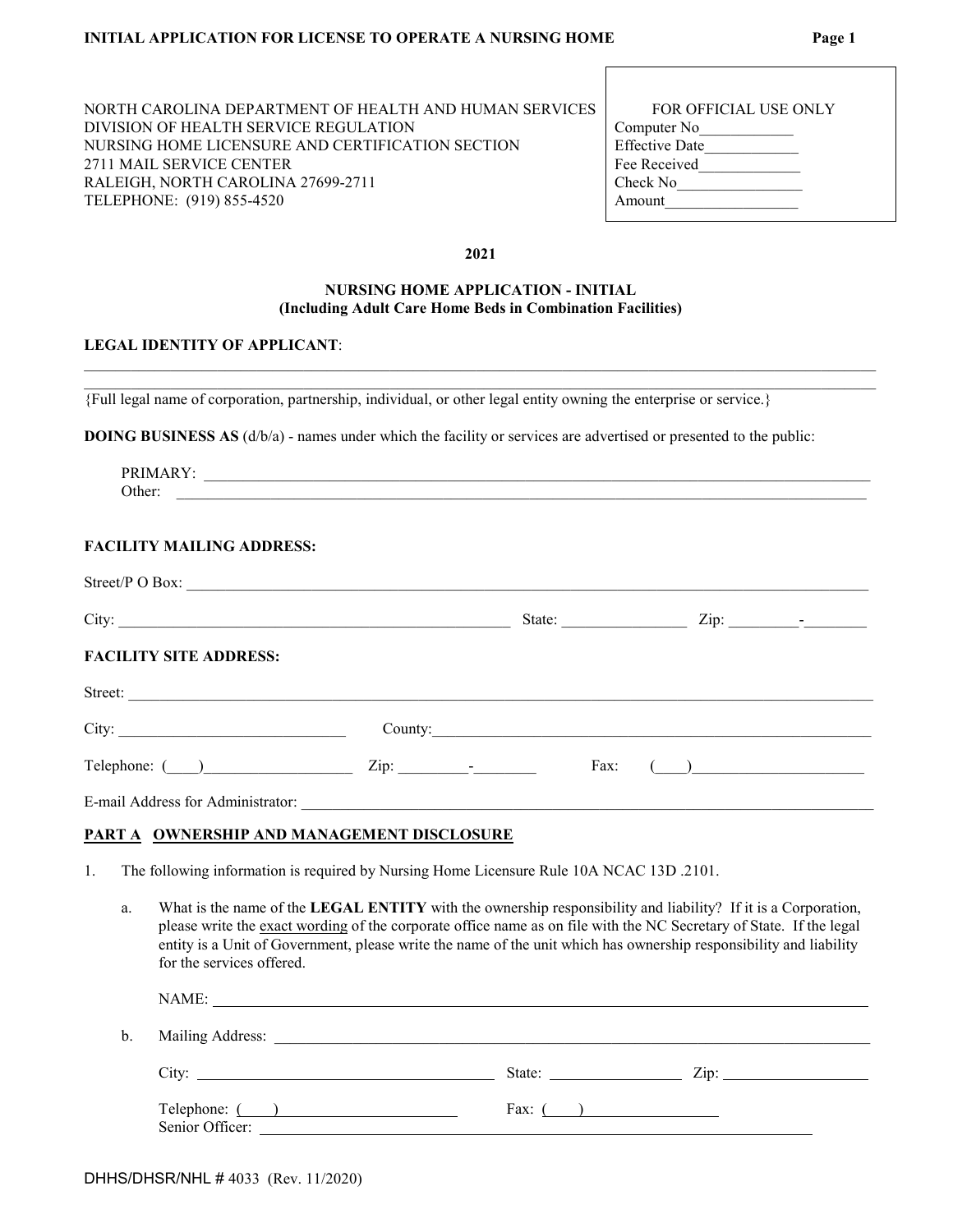| d. | Is legal entity: (check one)<br>For Profit Not For Profit |     |                                                                                                                                                                                                                                                                                                                                                                                                               |                        |
|----|-----------------------------------------------------------|-----|---------------------------------------------------------------------------------------------------------------------------------------------------------------------------------------------------------------------------------------------------------------------------------------------------------------------------------------------------------------------------------------------------------------|------------------------|
|    |                                                           |     |                                                                                                                                                                                                                                                                                                                                                                                                               |                        |
| e. |                                                           |     | Is the legal entity a: (check $1, 2, 3$ or 4)                                                                                                                                                                                                                                                                                                                                                                 |                        |
|    | (1)                                                       |     | PROPRIETOR ___                                                                                                                                                                                                                                                                                                                                                                                                |                        |
|    | (2)                                                       |     | <b>LIMITED LIABILITY CORPORATION</b>                                                                                                                                                                                                                                                                                                                                                                          |                        |
|    | (3)                                                       |     | PARTNERSHIP                                                                                                                                                                                                                                                                                                                                                                                                   |                        |
|    |                                                           | (a) | General                                                                                                                                                                                                                                                                                                                                                                                                       |                        |
|    |                                                           | (b) | If Limited, where is it registered? State<br>Limited ________                                                                                                                                                                                                                                                                                                                                                 |                        |
|    |                                                           | (c) | Is the limited partnership registered with the North Carolina Corporations Division in the NC<br>Department of the Secretary of State?<br>$NO \t —$                                                                                                                                                                                                                                                           |                        |
|    |                                                           | (d) | List the names and addresses of ALL persons who have a 5% financial interest or more and the names<br>of all officers:                                                                                                                                                                                                                                                                                        |                        |
|    |                                                           |     | Name: Name:                                                                                                                                                                                                                                                                                                                                                                                                   | Title: Title:          |
|    |                                                           |     |                                                                                                                                                                                                                                                                                                                                                                                                               |                        |
|    |                                                           |     | Name:                                                                                                                                                                                                                                                                                                                                                                                                         |                        |
|    |                                                           |     |                                                                                                                                                                                                                                                                                                                                                                                                               |                        |
|    |                                                           |     | Name: Name and the state of the state of the state of the state of the state of the state of the state of the state of the state of the state of the state of the state of the state of the state of the state of the state of                                                                                                                                                                                | Title: $\qquad \qquad$ |
|    |                                                           |     |                                                                                                                                                                                                                                                                                                                                                                                                               | Percent of Ownership:  |
|    | (4)                                                       |     | <b>CORPORATION</b>                                                                                                                                                                                                                                                                                                                                                                                            |                        |
|    |                                                           |     | (a) Where was the corporation originally established? State                                                                                                                                                                                                                                                                                                                                                   |                        |
|    |                                                           | (b) | List the names and addresses of ALL persons who have a 5% financial interest or more and the names<br>of all officers:                                                                                                                                                                                                                                                                                        |                        |
|    |                                                           |     |                                                                                                                                                                                                                                                                                                                                                                                                               |                        |
|    |                                                           |     |                                                                                                                                                                                                                                                                                                                                                                                                               |                        |
|    |                                                           |     | Name:                                                                                                                                                                                                                                                                                                                                                                                                         |                        |
|    |                                                           |     |                                                                                                                                                                                                                                                                                                                                                                                                               |                        |
|    |                                                           |     | Name: $\frac{1}{\sqrt{1-\frac{1}{2}}\sqrt{1-\frac{1}{2}}\sqrt{1-\frac{1}{2}}\sqrt{1-\frac{1}{2}}\sqrt{1-\frac{1}{2}}\sqrt{1-\frac{1}{2}}\sqrt{1-\frac{1}{2}}\sqrt{1-\frac{1}{2}}\sqrt{1-\frac{1}{2}}\sqrt{1-\frac{1}{2}}\sqrt{1-\frac{1}{2}}\sqrt{1-\frac{1}{2}}\sqrt{1-\frac{1}{2}}\sqrt{1-\frac{1}{2}}\sqrt{1-\frac{1}{2}}\sqrt{1-\frac{1}{2}}\sqrt{1-\frac{1}{2}}\sqrt{1-\frac{1}{2}}\sqrt{1-\frac{1}{2}}$ |                        |
|    |                                                           |     |                                                                                                                                                                                                                                                                                                                                                                                                               |                        |

- (a) What is the name and title of the official in charge of the above governmental unit? Name:
	- Title: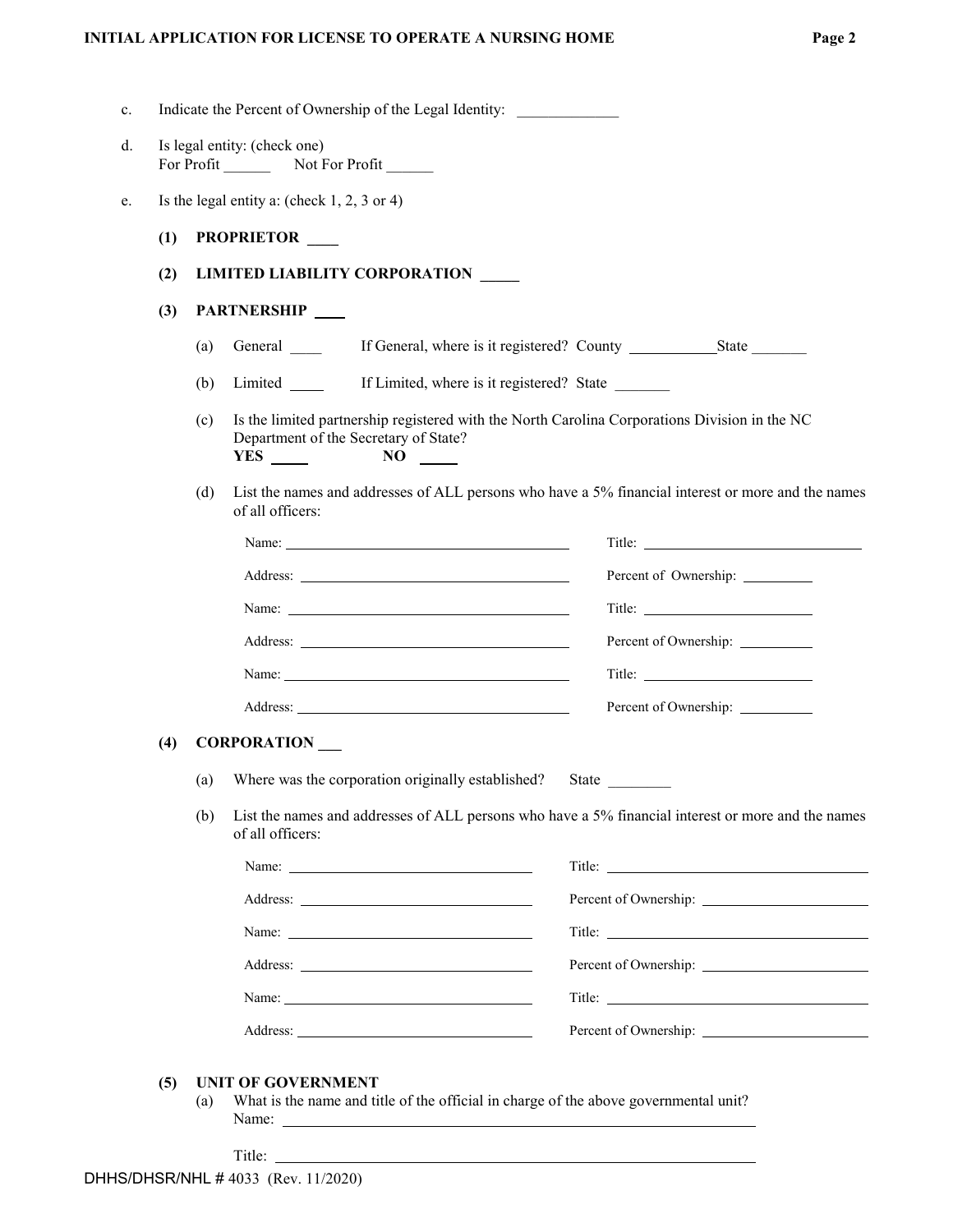|    |          | (b)                       |                                  | Check the word which best describes the above type of governmental unit:                                                                                                                                                                                                                                                                          |  |                                                                                                                             |
|----|----------|---------------------------|----------------------------------|---------------------------------------------------------------------------------------------------------------------------------------------------------------------------------------------------------------------------------------------------------------------------------------------------------------------------------------------------|--|-----------------------------------------------------------------------------------------------------------------------------|
|    |          |                           |                                  |                                                                                                                                                                                                                                                                                                                                                   |  | CITY _____ COUNTY ______ STATE ______ AUTHORITY ____                                                                        |
|    | offered? |                           |                                  | $YES$ NO NO                                                                                                                                                                                                                                                                                                                                       |  | 2. Does the licensee (legal entity: individual, partnership, corporation or unit) own the building from which services are  |
|    |          |                           | If NO, who owns the building?    |                                                                                                                                                                                                                                                                                                                                                   |  |                                                                                                                             |
|    |          |                           |                                  |                                                                                                                                                                                                                                                                                                                                                   |  |                                                                                                                             |
|    |          |                           |                                  |                                                                                                                                                                                                                                                                                                                                                   |  |                                                                                                                             |
|    |          |                           |                                  |                                                                                                                                                                                                                                                                                                                                                   |  |                                                                                                                             |
|    |          |                           |                                  | Telephone: $\qquad \qquad$ Fax: $\qquad \qquad$                                                                                                                                                                                                                                                                                                   |  |                                                                                                                             |
|    |          |                           |                                  |                                                                                                                                                                                                                                                                                                                                                   |  | Note: If neither the building owner nor the lessee is shown as the license applicant, explain on a separate page.           |
| 3. |          |                           |                                  | more nursing homes or health care facilities under the same ownership.)                                                                                                                                                                                                                                                                           |  | Is this facility part of a multiple facility system within North Carolina? (A multiple facility system is defined as two or |
|    |          |                           | $YES$ NO $\_\_$                  |                                                                                                                                                                                                                                                                                                                                                   |  |                                                                                                                             |
|    |          |                           |                                  |                                                                                                                                                                                                                                                                                                                                                   |  | If "YES", give the name and address of the multiple facility system (Parent Company) located within North Carolina.         |
|    | a.       |                           |                                  |                                                                                                                                                                                                                                                                                                                                                   |  |                                                                                                                             |
|    | b.       |                           |                                  |                                                                                                                                                                                                                                                                                                                                                   |  |                                                                                                                             |
|    | d.       |                           |                                  |                                                                                                                                                                                                                                                                                                                                                   |  |                                                                                                                             |
|    | g.       |                           |                                  |                                                                                                                                                                                                                                                                                                                                                   |  |                                                                                                                             |
| 4. |          |                           |                                  | Does the facility operate under a management contract?                                                                                                                                                                                                                                                                                            |  |                                                                                                                             |
|    |          |                           | $YES$ NO $\_\_$                  |                                                                                                                                                                                                                                                                                                                                                   |  |                                                                                                                             |
|    |          |                           |                                  |                                                                                                                                                                                                                                                                                                                                                   |  | If "YES", give the name, address and name of chief executive officer of the organization that manages the facility.         |
|    | a.       |                           |                                  |                                                                                                                                                                                                                                                                                                                                                   |  |                                                                                                                             |
|    | b.       |                           |                                  |                                                                                                                                                                                                                                                                                                                                                   |  | c. City: $\qquad \qquad$                                                                                                    |
|    | d.       |                           |                                  | State: $e. Zip:$ $\overline{E}$ = $\overline{E}$ = $\overline{E}$ = $\overline{E}$ = $\overline{E}$ = $\overline{E}$ = $\overline{E}$ = $\overline{E}$ = $\overline{E}$ = $\overline{E}$ = $\overline{E}$ = $\overline{E}$ = $\overline{E}$ = $\overline{E}$ = $\overline{E}$ = $\overline{E}$ = $\overline{E}$ = $\overline{E}$ = $\overline{E}$ |  | Telephone: ( )                                                                                                              |
|    | g.       |                           |                                  |                                                                                                                                                                                                                                                                                                                                                   |  |                                                                                                                             |
|    |          | <b>PART B OPERATIONS</b>  | PROVIDE NAMES FOR THE FOLLOWING: |                                                                                                                                                                                                                                                                                                                                                   |  |                                                                                                                             |
| 1. | a.       | <b>FACILITY PERSONNEL</b> |                                  | Full-time administrator as required in 10A NCAC 13D .2201(c).                                                                                                                                                                                                                                                                                     |  |                                                                                                                             |
|    |          |                           |                                  |                                                                                                                                                                                                                                                                                                                                                   |  | N. C. License No.:                                                                                                          |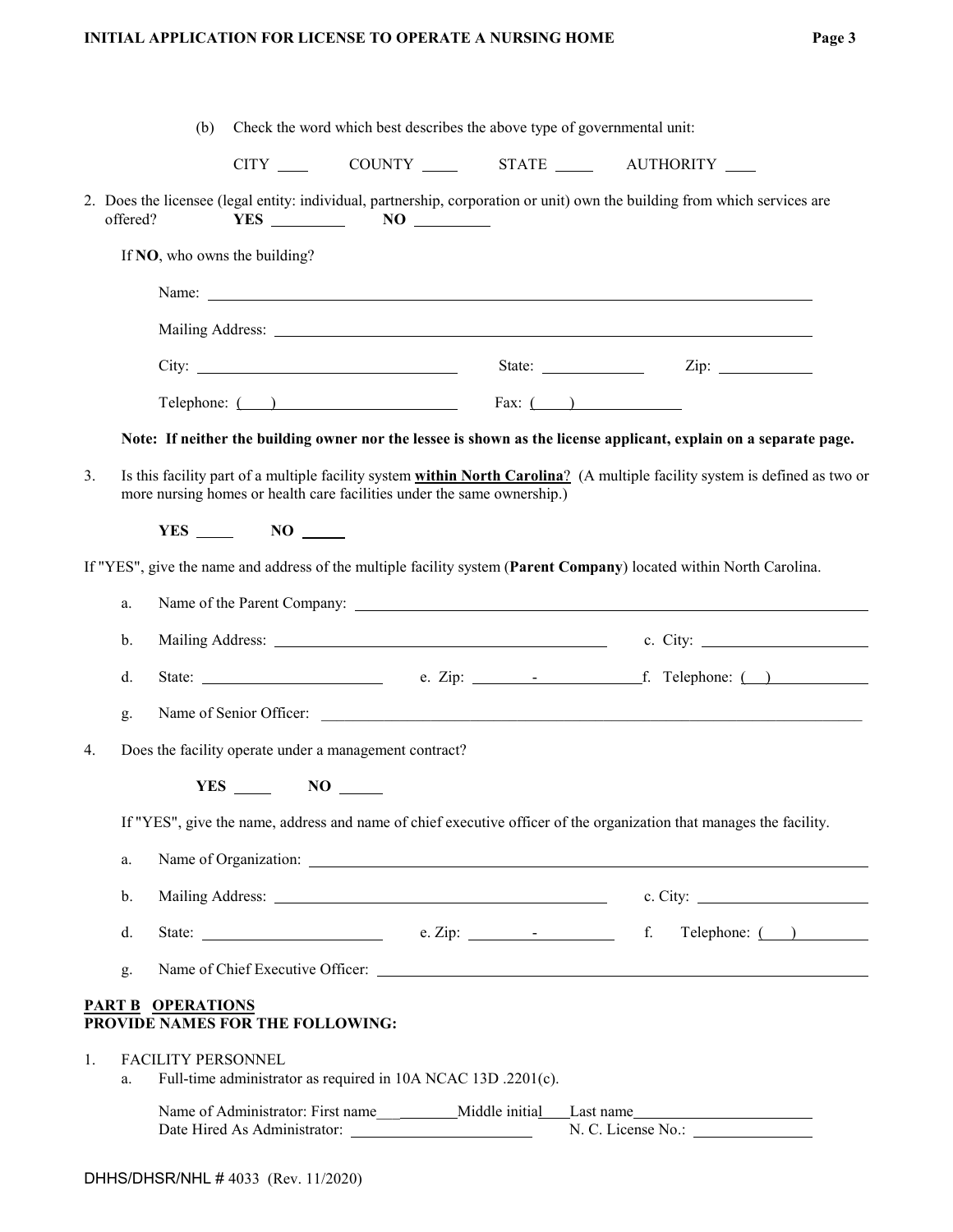|    | b.                   | Nursing                                                                                                                                                                                                                        |                                                                                                                                                                                                                                                                                                                                                                 |                      |
|----|----------------------|--------------------------------------------------------------------------------------------------------------------------------------------------------------------------------------------------------------------------------|-----------------------------------------------------------------------------------------------------------------------------------------------------------------------------------------------------------------------------------------------------------------------------------------------------------------------------------------------------------------|----------------------|
|    |                      | 1. Director of Nursing: First full name________Middle initial_____Last name________________________                                                                                                                            | Date Hired as DON:                                                                                                                                                                                                                                                                                                                                              |                      |
|    | c.                   |                                                                                                                                                                                                                                |                                                                                                                                                                                                                                                                                                                                                                 |                      |
|    | d.                   |                                                                                                                                                                                                                                |                                                                                                                                                                                                                                                                                                                                                                 |                      |
|    | e.                   |                                                                                                                                                                                                                                |                                                                                                                                                                                                                                                                                                                                                                 |                      |
| 2. | a.                   | MEDICAL AND DENTAL STAFF FOR EMERGENCY CALL<br>Medical Director's Name                                                                                                                                                         | Address                                                                                                                                                                                                                                                                                                                                                         |                      |
|    |                      | First name<br>Last name                                                                                                                                                                                                        | <u> 1989 - Johann Stein, mars an deus an deus an deus an deus an deus an deus an deus an deus an deus an deus an</u>                                                                                                                                                                                                                                            |                      |
|    |                      |                                                                                                                                                                                                                                | N.C. License No:                                                                                                                                                                                                                                                                                                                                                |                      |
|    | b.                   | Dentist(s) Name(s)                                                                                                                                                                                                             | Address(es)                                                                                                                                                                                                                                                                                                                                                     |                      |
|    |                      | 1.<br><u> 1989 - Johann Stein, mars and de Brazilian (b. 1989)</u><br>2.<br><u> 1989 - Johann Barbara, martin amerikan basar dan berasal dalam berasal dalam basa dalam basar dalam berasal d</u><br>3.                        | <u> The Communication of the Communication of the Communication of the Communication of the Communication of the Co</u><br><u>and the contract of the contract of the contract of the contract of the contract of the contract of the contract of the contract of the contract of the contract of the contract of the contract of the contract of the contr</u> |                      |
| 3. |                      | CONTRACT/OTHER PERSONNEL OR CONSULTANTS                                                                                                                                                                                        |                                                                                                                                                                                                                                                                                                                                                                 |                      |
|    | a.<br>b.<br>c.<br>d. |                                                                                                                                                                                                                                |                                                                                                                                                                                                                                                                                                                                                                 |                      |
|    | e.                   | Medical Records:                                                                                                                                                                                                               |                                                                                                                                                                                                                                                                                                                                                                 |                      |
|    | f.<br>g.             |                                                                                                                                                                                                                                |                                                                                                                                                                                                                                                                                                                                                                 |                      |
| 4. |                      | <b>PHARMACY</b>                                                                                                                                                                                                                |                                                                                                                                                                                                                                                                                                                                                                 |                      |
|    | a.                   | Source of Drugs:                                                                                                                                                                                                               |                                                                                                                                                                                                                                                                                                                                                                 |                      |
|    |                      | Do you have a pharmacy located in your facility? YES<br>1.                                                                                                                                                                     | $NO_{-}$                                                                                                                                                                                                                                                                                                                                                        |                      |
|    |                      | 2.<br>If "YES", please complete:                                                                                                                                                                                               |                                                                                                                                                                                                                                                                                                                                                                 |                      |
|    |                      |                                                                                                                                                                                                                                |                                                                                                                                                                                                                                                                                                                                                                 |                      |
|    | b.                   | If a pharmacy is not located in your facility, what is the name of the pharmacy from which drugs are obtained?                                                                                                                 |                                                                                                                                                                                                                                                                                                                                                                 |                      |
|    |                      |                                                                                                                                                                                                                                |                                                                                                                                                                                                                                                                                                                                                                 |                      |
|    |                      |                                                                                                                                                                                                                                |                                                                                                                                                                                                                                                                                                                                                                 |                      |
|    |                      | City, State, Zip: 2002. The contract of the contract of the contract of the contract of the contract of the contract of the contract of the contract of the contract of the contract of the contract of the contract of the co |                                                                                                                                                                                                                                                                                                                                                                 |                      |
|    |                      | PART C PATIENT SERVICES                                                                                                                                                                                                        |                                                                                                                                                                                                                                                                                                                                                                 |                      |
| 1. |                      | Continuing Care Retirement Communities (CCRC)                                                                                                                                                                                  |                                                                                                                                                                                                                                                                                                                                                                 |                      |
|    | a.                   | Is the facility licensed by the Department of Insurance<br>as a "Continuing Care Retirement Community"?                                                                                                                        |                                                                                                                                                                                                                                                                                                                                                                 | a. YES _____ NO ____ |
| 2. |                      | Is the facility a "Combination Facility", thereby incorporating licensed ACH beds?<br>If "Yes", indicate which rules the facility chooses to apply to the operation of                                                         | 2. YES $\_\_$                                                                                                                                                                                                                                                                                                                                                   | $NO$ <sub>——</sub>   |
|    |                      | these ACH beds.<br>DHHS/DHSR/NHL #4033 (Rev. 11/2020)                                                                                                                                                                          | Nursing Home Licensure ________ ACH Licensure                                                                                                                                                                                                                                                                                                                   |                      |